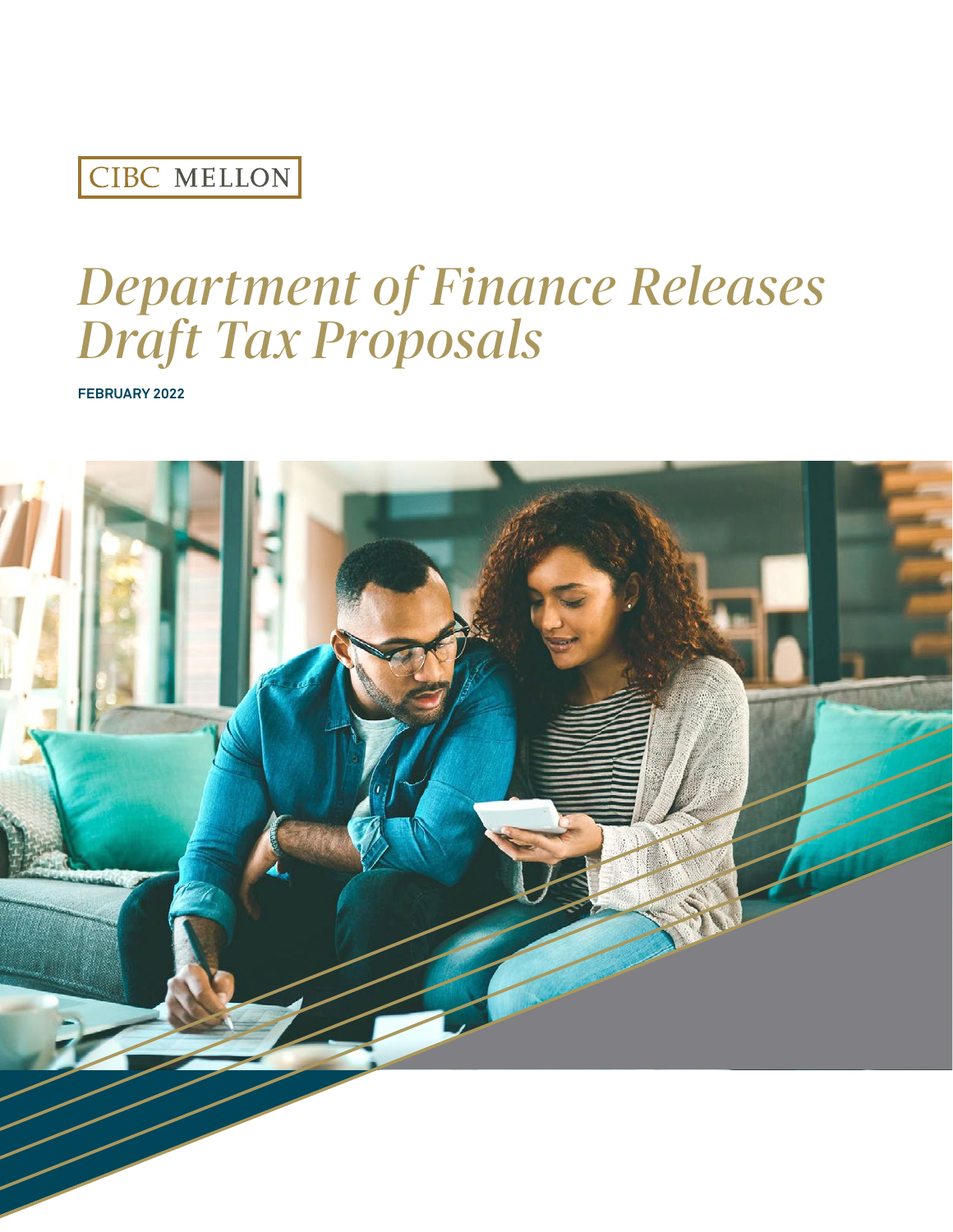

#### **BY SIMON LEE Vice President, Tax**

Simon Lee is Vice President, Tax at CIBC Mellon. Simon is responsible for CIBC Mellon's tax advisory, including planning and analysis, and sharing insights and considerations to the organization on tax legislation. He has over 20 years of experience in the taxation of financial services.

On February 4, 2022, the Department of Finance Canada (Finance Canada) released for public comment a set of draft legislative proposals including previously announced and other tax measures.

Below is a summary of some of the income tax measures that may impact CIBC Mellon and its clients:

#### **Trust Reporting**

The draft legislation amends the proposed tax reporting requirements announced in the 2018 federal budget, and requires certain trusts to provide additional information on an annual basis. It includes the following changes:

Extend the effective date by one year so the tax reporting requirements apply to taxation years ending after December 30, 2022. As a result, for trusts with a calendar year-end, the rules will apply beginning with their 2022 taxation year;

Apply to a trust that includes an arrangement where it can reasonably be considered to act as agent for its beneficiary(s) with respect to all dealings in all of the property of the trust;

Provide additional exceptions for trusts all the units of which are listed on a designated stock exchange; and

Introduce additional penalties for failure to comply.

*These requirements apply to trusts for years ending after December 30, 2022.*

#### **Mutual Funds: Allocation to Redeemers Methodology**

Under the previously enacted rules, any capital gains realized by a mutual fund trust in excess of the capital gains realized by redeeming unitholders in that year are taxed either at the mutual fund trust level, or in the hands of the remaining unitholders. These rules deny a deduction for capital gains allocated to redeeming unitholders in excess of the capital gains that, absent the allocation, would otherwise have been realized by these unitholders on the redemption of their units.

The draft legislation expands on the application of the current rules to deny the deduction of certain amounts allocated to beneficiaries that have redeemed units of a mutual fund trust that is an exchange-traded fund or a fund that offers both listed and unlisted units (a "combined fund").

*These measures apply to taxation years of mutual fund trusts that begin after December 15, 2021.*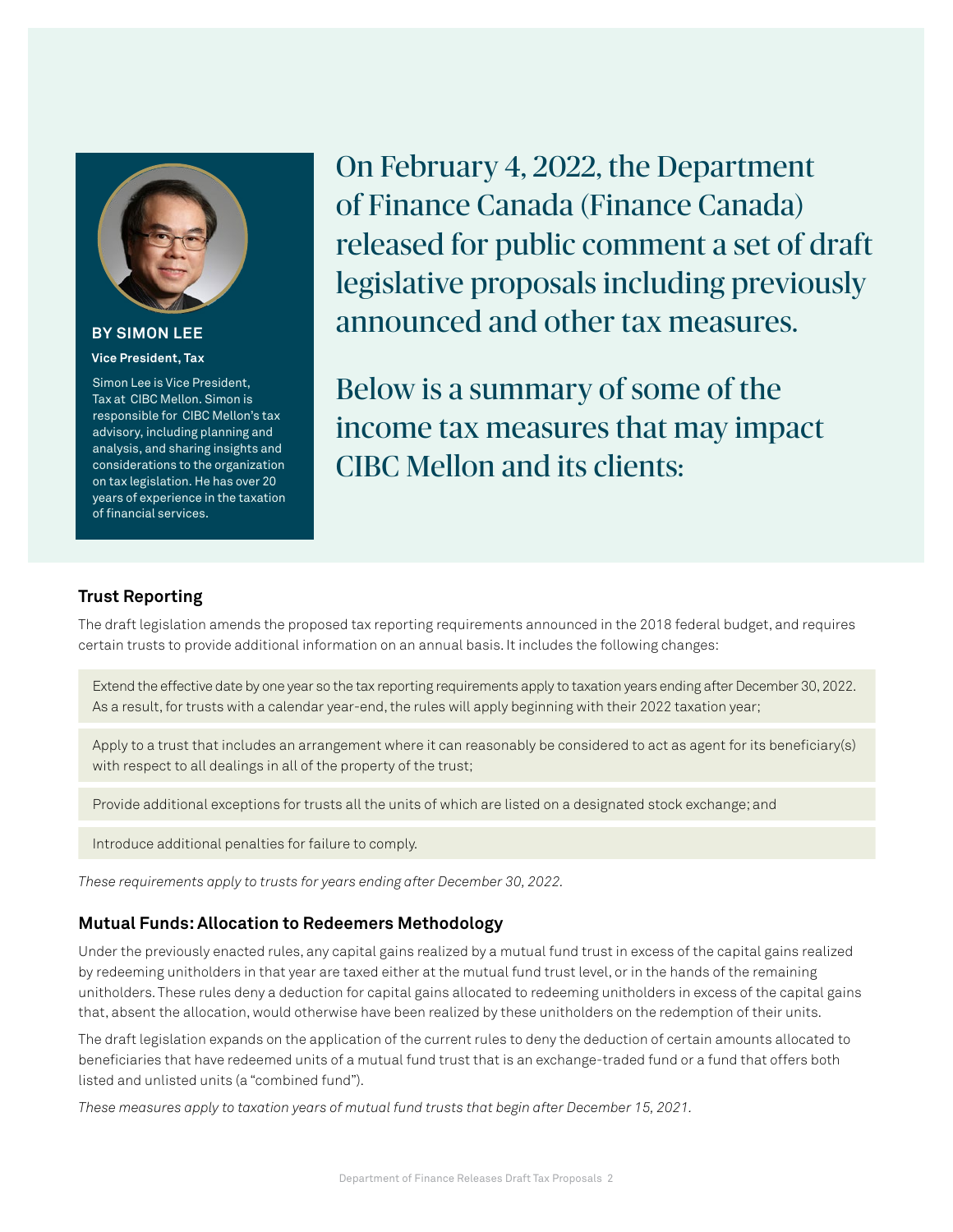#### **Mandatory Disclosure**

Finance Canada introduced new rules to enhance Canada's mandatory disclosure requirements and provide the Canada Revenue Agency (CRA) earlier access to relevant information on aggressive tax planning or transactions.

#### **The draft legislation requires taxpayers to disclose:**

| <b>Reportable transactions</b>                                                                                                                                                                                                                                                                            | <b>Notifiable transactions</b>                                                                                                                                                                                                                     | Reportable uncertain tax treatments                                                                                                                                                                                                                                                                                                                                                                                         |
|-----------------------------------------------------------------------------------------------------------------------------------------------------------------------------------------------------------------------------------------------------------------------------------------------------------|----------------------------------------------------------------------------------------------------------------------------------------------------------------------------------------------------------------------------------------------------|-----------------------------------------------------------------------------------------------------------------------------------------------------------------------------------------------------------------------------------------------------------------------------------------------------------------------------------------------------------------------------------------------------------------------------|
| "Reportable transactions" such<br>as transactions involving one of<br>contingent fee arrangements,<br>confidential protections or<br>contractual protections where<br>it can reasonably be concluded<br>that one of the main purposes of<br>entering into the transactions is to<br>obtain a tax benefit. | "Notifiable transactions" which<br>include transactions designated<br>by the CRA and Finance Canada.<br>These transactions would include<br>types of transactions that the CRA<br>has found to be abusive, as well as<br>transactions of interest. | "Reportable uncertain tax<br>treatments" used by, or planned to be<br>used by, certain corporations in their<br>income tax filings that is reflected<br>in the audited financial statement<br>of the corporation or a consolidated<br>group of which the corporation is a<br>member where the corporation has<br>assets that have a total of carrying<br>value of \$50 million or more in assets<br>at the end of the year. |

A taxpayer who enters into a reportable transaction or a "notifiable" transaction generally will be required to report the transaction within 45 days of the earlier of (i) the day that the taxpayer or other person becomes contractually obligated to enter into the transaction and (ii) the day the taxpayer or other person enters into the transaction. A taxpayer will be required to report uncertain tax treatments at the same time that the taxpayer's corporation income tax return is due.

*These new rules apply to taxation years beginning after 2021, or for transactions entered into after 2021.*

#### **Other Measures**

In addition, Finance Canada released draft legislation to implement other measures including:

- Provide for provisions relating to the correction of contribution errors to defined contribution pension plans;
- Improve the fairness of certain taxes applicable to Registered Investments;
- Improve administration of, and compliance with, electronic payment, signature, filing and correspondence requirements; and
- Ensure the CRA has the authority necessary to conduct audits and undertake other compliance activities.

#### **Deadlines for Public Comments**

**Submissions on the income tax draft legislative proposals must be made by the following dates:** 

| <b>March 7, 2022</b> | for measures pertaining to electronic payment, signature, filing and correspondence<br>requirements; and contribution errors for defined contribution pension plans.                                                             |
|----------------------|----------------------------------------------------------------------------------------------------------------------------------------------------------------------------------------------------------------------------------|
| <b>April 5, 2022</b> | for measures pertaining to taxes applicable to registered investments; the mandatory disclosure<br>rules; audit authorities; reporting requirements for trusts; and the allocation to redeemers rules<br>for mutual fund trusts. |